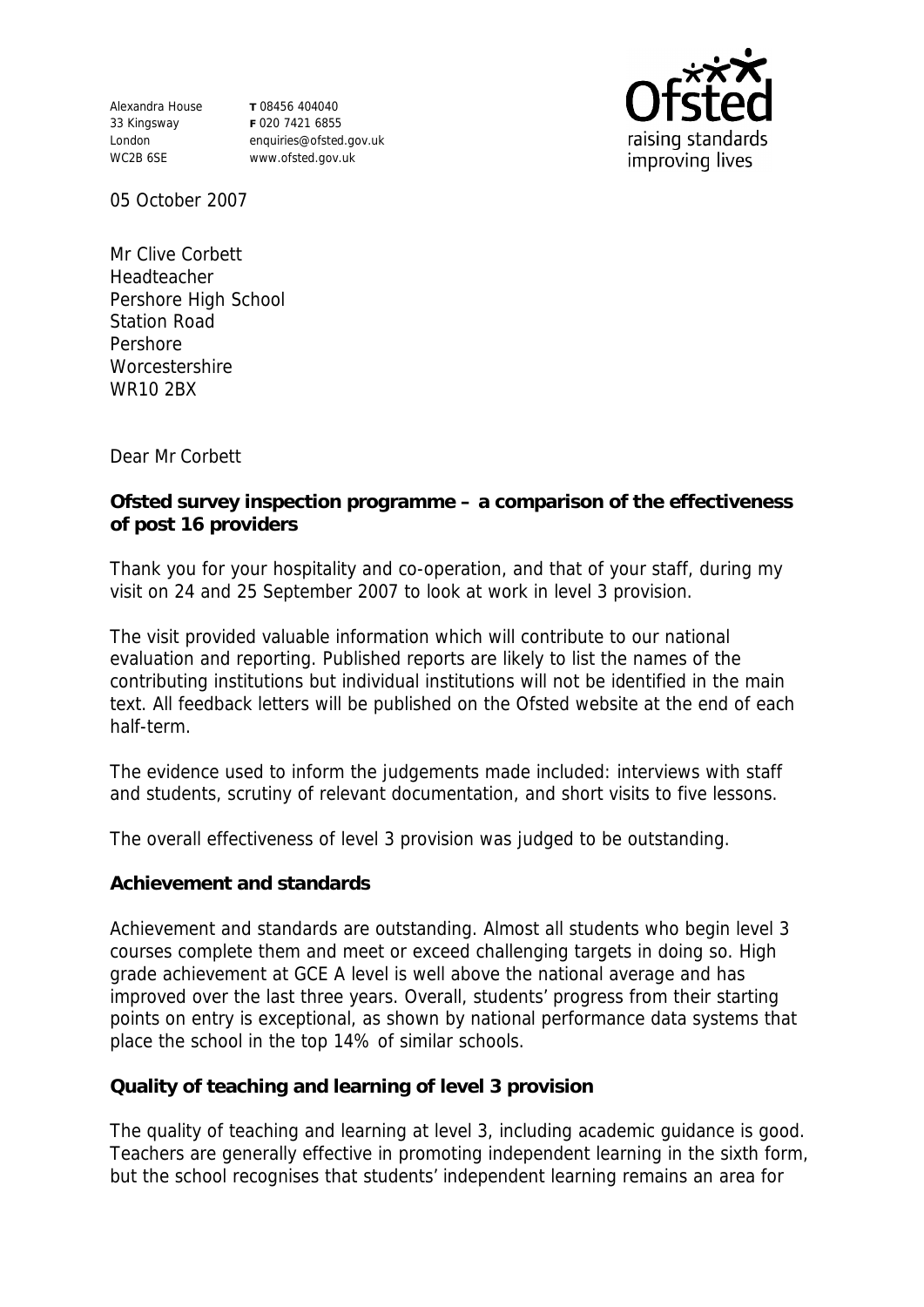development. The guidance and support provided is highly valued by the students and is outstanding. Students are given a highly effective and early introduction to the course work and study requirements in the sixth form, with particular emphasis on the standard of work required.

The tracking and monitoring of individual student progress is outstanding. Students show excellent awareness of their progress towards challenging and stretching targets. They consider their individual academic review and the very detailed feedback on their work extremely valuable in helping them to do as well as they can. Students particularly value their input into setting their own targets in conjunction with their teachers.

## **Quality of curriculum**

The extent to which programmes and activities meet students' needs and interests is outstanding. Students settle smoothly into their studies in the sixth form as a result of their high quality induction and accurate guidance regarding course selection. They have a wide choice of subjects and the school manages to accommodate most subject combinations. Teachers know their students exceptionally well, and planning for level 3 provision accommodates very well students' prior attainment and knowledge and skills from previous study. There are well-considered and developed plans for further broadening of the curriculum through the provision of additional courses and progression routes from Key Stage 4.

## **Leadership and management of level 3 provision**

Leadership and management are outstanding as shown by their impact on students' achievement and standards in level 3 provision. As a result there is excellent capacity to improve.

Self-evaluation is extremely effective. Leaders and managers have a very clear understanding of the school's strengths and weaknesses which informs tightlyfocused improvement planning. They use performance data well to drive overall improvement in the sixth form through both detailed analysis and the setting of challenging targets. Leaders and managers have worked very successfully to improve teaching and learning in the sixth form since the last inspection. There are well developed plans to improve the quality of the provision still further.

## **Inclusion**

Inclusion is good. Recruitment to level 3 provision is inclusive, reflecting the range of students' prior attainment at GCSE. The school is well aware of how individual students achieve. Teachers monitor and track individual students' progress extremely well and take timely action to address under-achievement.